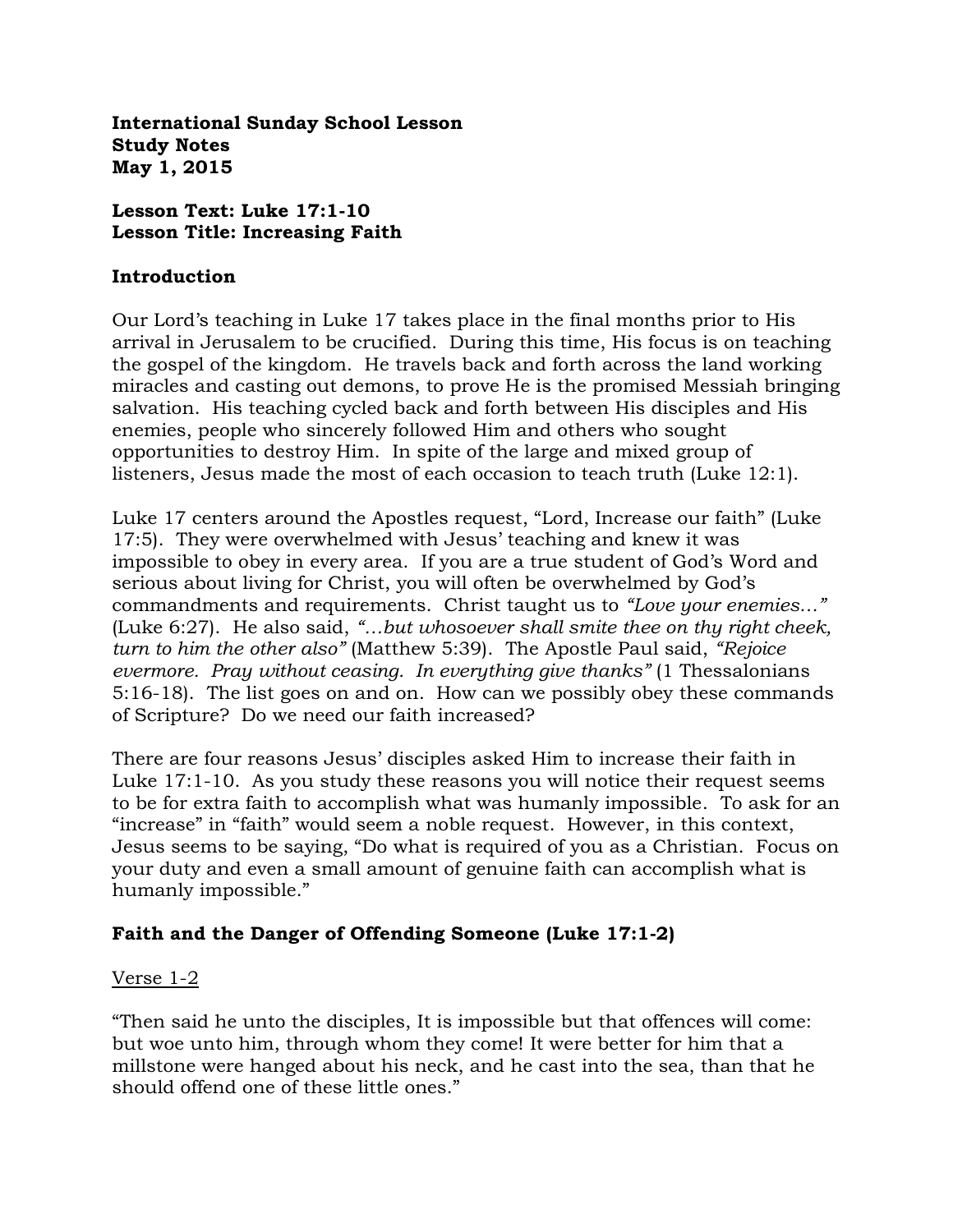"It is impossible but that offences will come" means Jesus acknowledged the presence of stumbling blocks along the path to the kingdom of God. "Offenses" is the Greek word *skandalon* {skan-dal-on}, which means "to spring forward and backward, slam shut, close on something." The word was used in the Greek language to describe a baited cage with a spring-loaded door, something like a modern-day rabbit trap.

Jesus used the word "offences" in this context to describe someone walking toward God's kingdom and stumbling or falling into a trap or pit before they arrived. He issues a warning to the disciples, "woe unto him, through whom offences come!" Jesus warned His disciples, "Do not allow yourself to be a danger or stumbling block to others." True men and women of faith do not allow themselves to hinder others from entering God's kingdom.

Jesus intensified His point by introducing the "little ones." The "little ones" in this context does not exclusively refer to children or babies. "Little ones" refers to potential believers. Potential believers are like children in that they are helpless and need proper instruction. Jesus' disciples were to help "little ones" get to the kingdom of God. The punishment for someone causing one of these potential believers in Christ to stumble is severe. Jesus said, "It were better for him that a millstone were hanged about his neck, and he cast into the sea…" A "millstone" was a large, heavy stone used to grind grain into flour. Jesus combined a "millstone" with being "cast into the sea" to create a horrible picture of spiritual destruction awaiting anyone who hindered a potential believer from coming to Christ for salvation.

*Note: Who "offends" or hinders potential believers today? False teachers are the greatest offenders of "little ones" (Matthew 7:15; 24:11; 2 Peter 2:1; 1 John 4:1). Professing Christians who are unfaithful to the Lord can easily offend a potential believer. Those who do not know Christ need to see consistent faithful Christian living from those who profess to belong to Christ.* 

When the disciples heard Jesus' words and warning about being a stumbling block to potential believers, they said, "Lord, Increase our faith." It is easy to understand how the disciples would conclude, "We need more faith to avoid being a stumbling block." To walk in a manner so as not to cause a potential believer to stumble was not an easy or automatic behavior. They needed faith. So do we!

Jesus said, "…offences will come." We live in a fallen world where people's actions and attitudes hinder others from coming to Christ. Sadly, that is even true in churches. Jesus said it is better for a man to die than to live a life hindering people from salvation. This is serious business!

# **Faith and Our Difficulty in Forgiving (Luke 17:3-4)**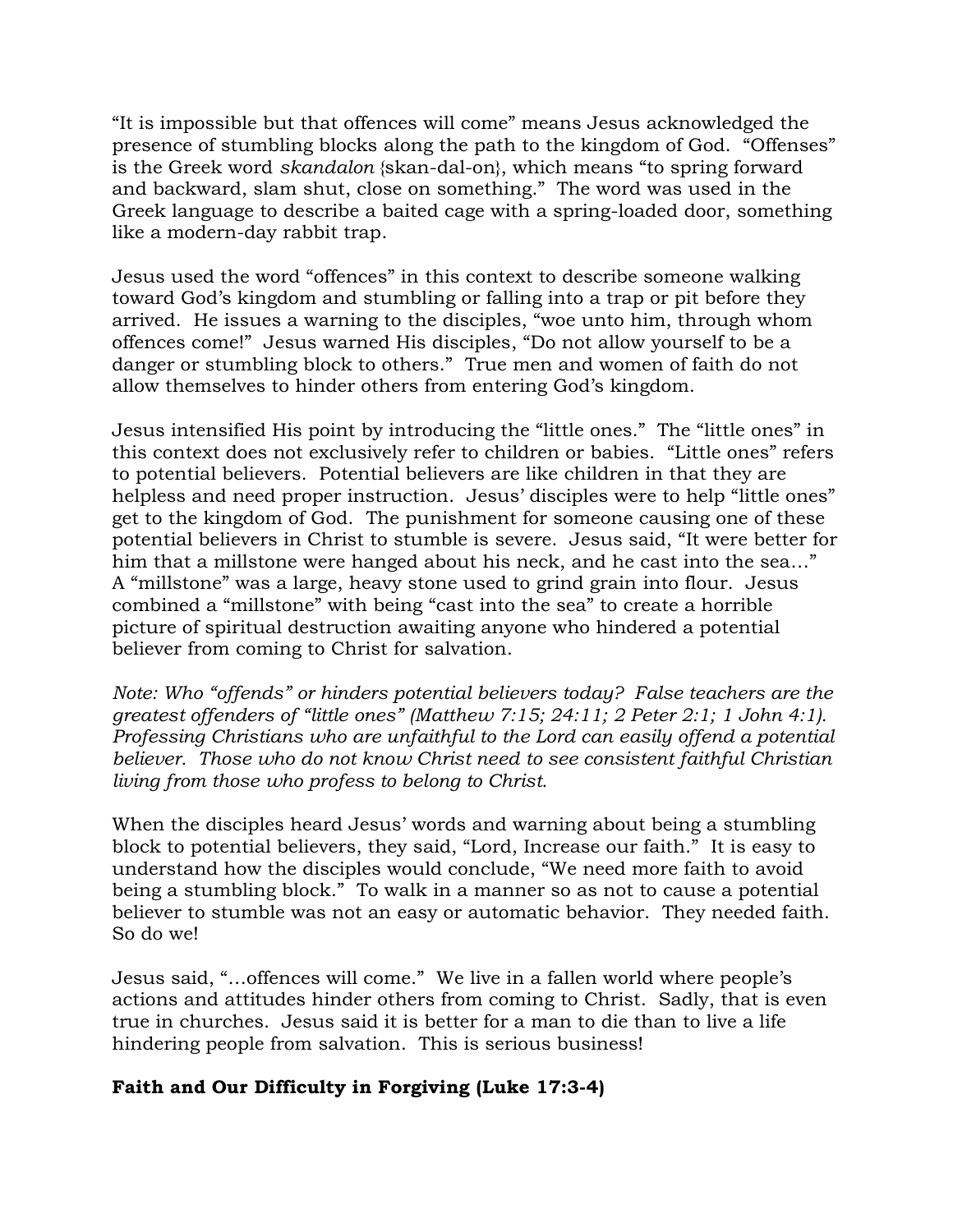### Verse 3-4

"Take heed to yourselves: If thy brother trespass against thee, rebuke him; and if he repent, forgive him. And if he trespass against thee seven times in a day, and seven times in a day turn again to thee, saying, I repent; thou shalt forgive him."

Jesus moved from the possibility of offending a potential believer to the practical everyday reality of unforgiveness. He warned, "Take heed to yourselves…" It means "be on guard, be in a state of alert, watch out." Jesus did not want His disciples to fall into the same destructive patterns as the Pharisees of being judgmental and unforgiving.

"Brother" is a term of relationship, specifically speaking about "brothers" or fellow believers. Relationships require constant attention. If not, they can end up in disaster. It takes faith to maintain the proper relationships with others.

Jesus told His disciples to "rebuke" a "brother" when he "trespassed against" him. "Rebuke" means "call attention to the wrong." The "trespass" here is not sin in general, but one brother's "sin" against another brother. If a brother in Christ sins against you, you are to call his attention to the sin and then forgive him. This "trespass" or sin is not to lay and fester. As believers we must not allow sins to lie for months and years. Tiny cuts can become serious infections and lead to death if not dealt with in a timely and proper manner.

"Forgive" means "to release." In other words, loose him from his obligation to repay a debt, prove to you he is sincere, or live under your scrutiny and judgment. We are to confront sin immediately and forgive quickly. The disciples are listening intently to Jesus' teaching and thinking, "We are going to need an increase in faith to do this."

Jesus statement, "And if he trespass against thee seven times in a day, and seven times in a day turn again to thee, saying, I repent; thou shalt forgive him" seems like foolish counsel. On the surface, someone who would actually forgive someone nearly fifty times each week would be perceived as insincere. Jesus is exaggerating for the sake of effect. His point is we should be willing to forgive no matter how often our brother sins against us. This too requires faith.

# **Faith and Our Deficiency in Life (Luke 17:5-6)**

# Verse 5-6

"And the apostles said unto the Lord, Increase our faith. And the Lord said, If ye had faith as a grain of mustard seed, ye might say unto this sycamine tree,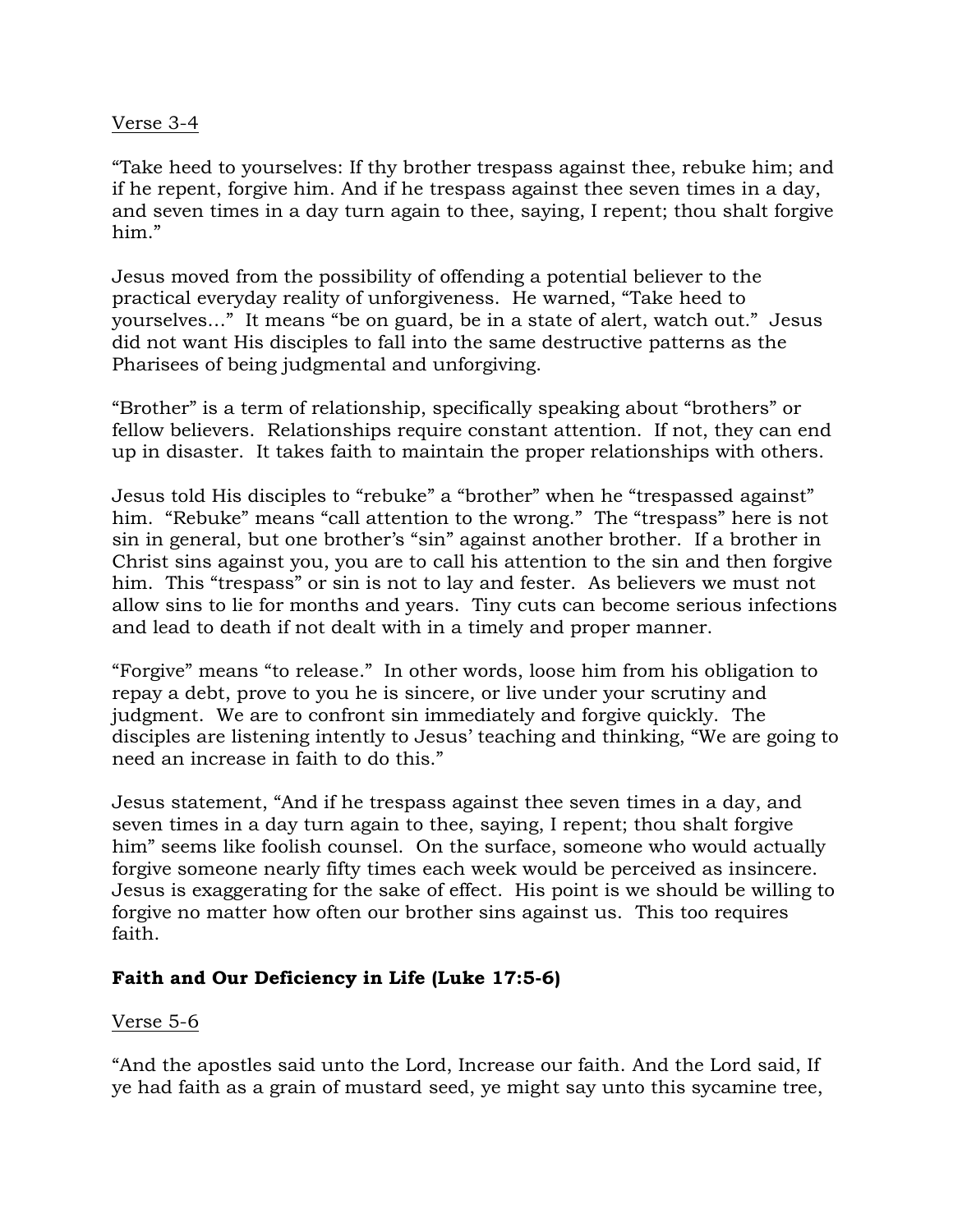Be thou plucked up by the root, and be thou planted in the sea; and it should obey you."

The "apostles" were the Twelve Jesus called and sent out to preach (Luke 9:1- 6). They were basically nobodies; no scribes, no Pharisees, no spiritual heritage, just twelve ordinary men Jesus called and set apart to do His work. They had witnessed our Lord's miraculous power and heard His powerful teaching. In spite of all they had seen and heard they sensed a need for their faith to be increased. What Christ is calling them to be and do is contrary to anything they can accomplish within their own power. They must have an increase in faith.

When the "apostles" ask, "Lord, Increase our faith," they are saying, "Lord, we cannot live up to this. We are going to need something more than we now have." "Increase" means "to place additionally, to add." It is possible they viewed "faith" as a kind of "super fuel" to accomplish the miraculous. That is a common misunderstanding today among some professing believers.

Jesus' answer, "If ye had faith as a grain of mustard seed, ye might say unto this sycamine tree, Be thou plucked up by the root, and be thou planted in the sea; and it should obey you," indicates more faith is not the real issue. *"Faith is not measured by its quantity, but simply by its presence"* (Pastor Stephen J. Cole). According to Jesus, a "mustard seed" size faith can accomplish impossible things such as moving a "sycamine tree" from its roots in the soil and casting it "in the sea."

In Matthew 13:31 Jesus refers to the "mustard seed" as the smallest seed used in the gardens of the people of Israel. The "mustard seed," although tiny, becomes a huge tree when it is grown. The "sycamine tree" (not a sycamore) was also a large tree with longevity of life. It could best be compared to a willow tree today. Jesus' message in this analogy to the Twelve is that by believing in the Messiah with their initial "mustard seed" faith, they could exercise their faith and do whatever He asked or commanded. They did not need an "increase" of "faith" in the sense of "super fuel" or some supernatural infusion of belief. They needed to take their initial faith and slowly and consistently grow toward maturity.

Here is Jesus' point stated a different way. The apostles know they must live by faith. Jesus says, "I do not want you to be focused on the size of that faith or the quantity of that faith. I want you to know the reality of faith." It is faith we need in order to receive God's grace and power to do the things Christ has commanded. Christ wants us to be utterly dependent upon Him in order to do these things He requires.

# **Faith and the Demands of Service (Luke 17:7-10)**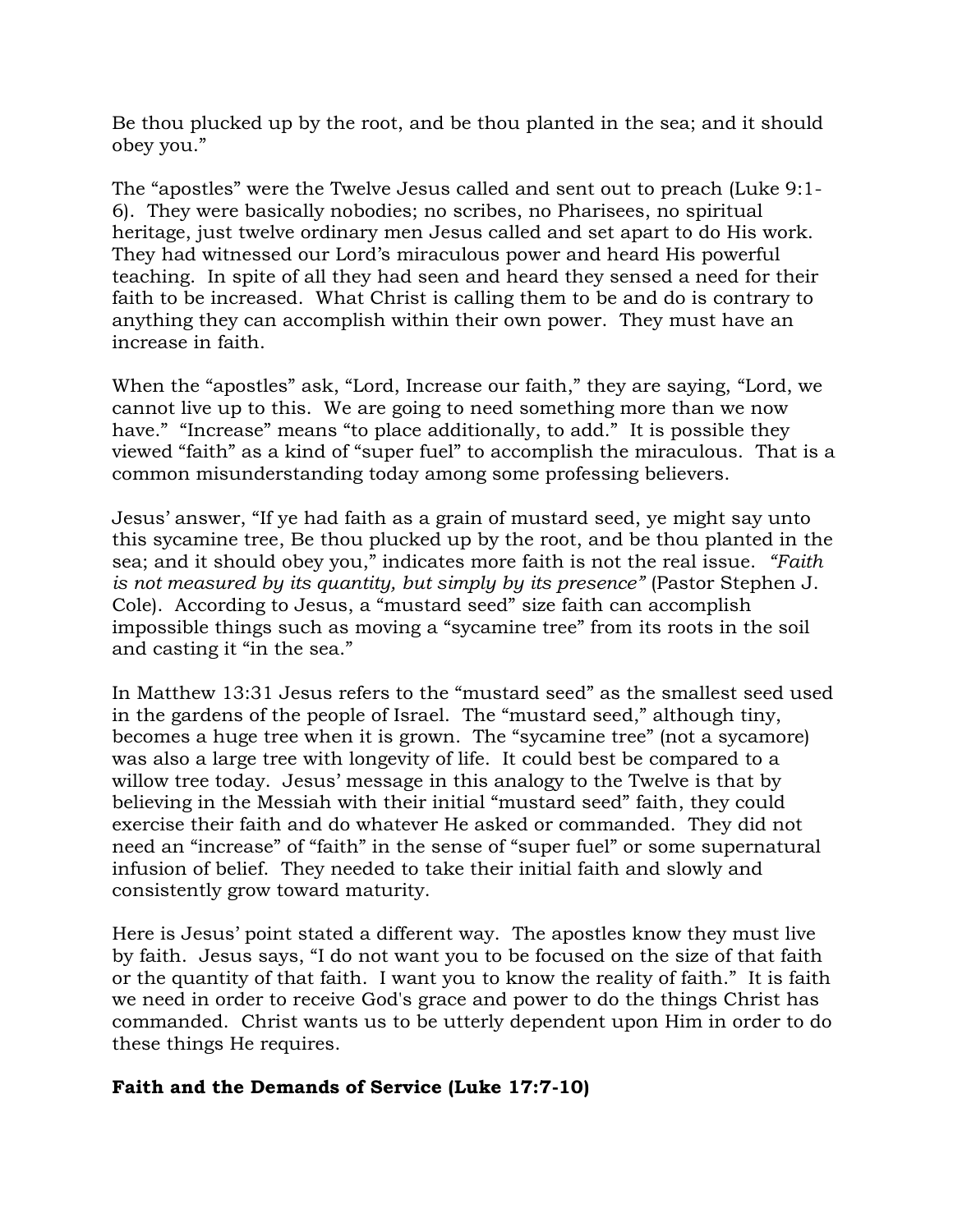### Verse 7-8

"But which of you, having a servant plowing or feeding cattle, will say unto him by and by, when he is come from the field, Go and sit down to meat? And will not rather say unto him, Make ready wherewith I may sup, and gird thyself, and serve me, till I have eaten and drunken; and afterward thou shalt eat and drink?"

Jesus presented an imaginary illustration designed to give its own answer, and to make clear what the place of a faithful servant is. The "servant" in this illustration is the modern equivalent of a long-term employee. The Lord asked a rhetorical question: "Which of you who have hired an employee to do a job will tell him what to do and then go to the field where he is working and tell him 'Go and sit down to meat?'" The employer does not tell the employee to stop working and go eat. The proper order is for the employer (owner of the servant) to have his meal prepared by the employee (servant).

In the culture of Jesus' day, "servants" (employees) had a very simple job description: Do everything your master commands. "Servants" did not give orders; they took orders. They did not negotiate with the master (employer) what their privileges would be. They were not free to picket for better working conditions. When they came in after a hard day in the fields, they did not expect their owners to have dinner ready for them. They could not tell their master, "I have had a rough day. Get your own dinner!" They came in and served their master. Only afterwards could they eat their own dinner.

#### Verse 9

"Doth he thank that servant because he did the things that were commanded him? I trow not."

Continuing with the "servant-master" (employee-employer) analogy, Jesus asks, "Suppose the servant had done everything the master asked. Should the servant expect to be showered with praise?" The answer to this question is, "I trow not," or "no." Yet sometimes we Christians act as if it were so in the case of our service to Christ. Forgetting that He has, in the light of the cross, a right to our devotion and service, we sometimes expect a reward or recognition for everything we do. Service to Him is its own reward!

#### Verse 10

"So likewise ye, when ye shall have done all those things which are commanded you, say, We are unprofitable servants: we have done that which was our duty to do."